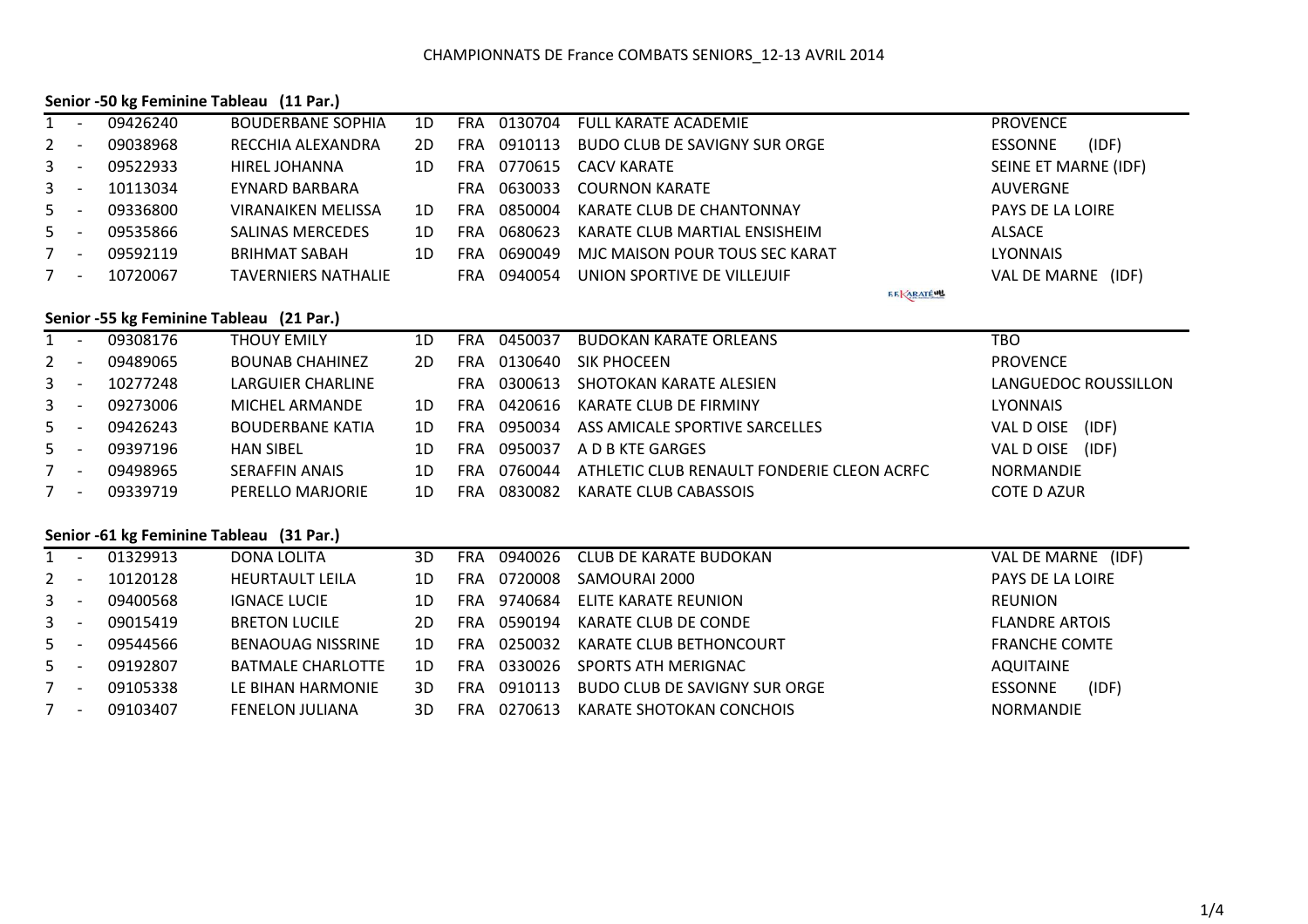#### **Senior -68 kg Feminine Tableau (23 Par.)**

| $1 -$   |                          | 0902438  | <b>AGIER ALIZEE</b>             | 2D. | FRA        | 0210618 | <b>FKC SEMUROIS</b>             | <b>BOURGOGNE</b>     |
|---------|--------------------------|----------|---------------------------------|-----|------------|---------|---------------------------------|----------------------|
| $2 -$   |                          | 01341735 | <b>FROMAGER SONIA</b>           | 3D  | FRA        | 0940610 | <b>KARATE CLUB GENTILLY</b>     | VAL DE MARNE (IDF)   |
| $3 - -$ |                          | 09481747 | MATOUB LAMYA                    | 1D. | <b>FRA</b> | 9740684 | ASS AMICALE SPORTIVE SARCELLES  | VAL D OISE<br>(IDF)  |
| $3 - -$ |                          | 01208056 | <b>MOTTET EMMELINE</b>          | 2D. | <b>FRA</b> | 0690727 | NO KACHI LYON                   | <b>RHONE ALPES</b>   |
| $5 -$   |                          | 01341735 | <b>BONTE CYNTHIA</b>            | 1D. | FRA        | 0940610 | <b>KARATE CLUB GENTILLY</b>     | VAL DE MARNE (IDF)   |
| $5 -$   |                          | 09256025 | <b>HASSAINIA NAWEL</b>          | 2D. | <b>FRA</b> | 0930709 | SOPRT ELITE SEVRAN SEC WADO RYU | SEINE ST DENIS (IDF) |
| $7 -$   |                          | 10200680 | <b>BALDIT SOLLIER LAURIANNE</b> | 2D  | FRA        | 0910113 | <b>KARATE CLUB GENTILLY</b>     | VAL DE MARNE (IDF)   |
|         | $\overline{\phantom{a}}$ | 09526220 | <b>NAROU CHRISTA</b>            | 0D  | FRA        | 0270613 | ASS AMICALE SPORTIVE SARCELLES  | VAL D OISE<br>(IDF)  |

## **Senior 68 et + kg Feminine Tableau (18 Par.)**

| $1 \quad$   | $\overline{\phantom{a}}$ | 10013425 | FLORENTIN ANNE LAURE 1D  |    | <b>FRA</b> | 0450037 | BUDOKAN KARATE ORLEANS         | тво                   |
|-------------|--------------------------|----------|--------------------------|----|------------|---------|--------------------------------|-----------------------|
| $2^{\circ}$ | $\overline{\phantom{a}}$ | 01529447 | AIT IBRAHIM NADEGE       | 3D | FRA        | 0830697 | LE GRAND SAMOURAI              | COTE D AZUR           |
| $3 -$       |                          | 09235667 | <b>SOUFFLET RUTH</b>     | 2D | FRA        | 0950034 | ASS AMICALE SPORTIVE SARCELLES | (IDF)<br>VAL D OISE   |
| $3 -$       |                          | 09064924 | KLOUCHA SOFIA            | 1D | FRA        | 0250635 | CLUB SAUVEGARDE DE BESANCON    | <b>FRANCHE COMTE</b>  |
| $5 -$       |                          | 09424189 | DARGENT MELODIE          | 3D | FRA        | 0590739 | KARATE CLUB SIN LE NOBLE       | <b>FLANDRE ARTOIS</b> |
| $5 -$       |                          | 09270781 | <b>GIUSTI ELOISE</b>     | 1D | FRA        | 0270010 | CL SP BEAUMONTAIS C S B        | <b>NORMANDIE</b>      |
|             | $\overline{\phantom{a}}$ | 09552945 | <b>XHELADINI BESARTA</b> | 1D | FRA        | 0680006 | YOKUSEI KARATE                 | <b>ALSACE</b>         |
|             | $\overline{\phantom{a}}$ | 10260480 | <b>MARTINEZ ROXANNE</b>  | 1D | FRA        | 0740056 | ANNECY KARATE                  | DAUPHINE SAVOIE       |

### **Senior -60 kg Masculin Tableau (32 Par.)**

|         | 09460457 | <b>AGOUDJIL SOFIANE</b>   | 1D | <b>FRA</b> |         | 0770615 CACV KARATE            | SEINE ET MARNE (IDF)    |
|---------|----------|---------------------------|----|------------|---------|--------------------------------|-------------------------|
| $2 -$   | 01476668 | LOPES JOHAN               | 3D | FRA        | 0920053 | <b>CSA HAUTS DE RUEIL</b>      | HAUTS DE SEINE (IDF)    |
| $3 - 5$ | 09540408 | TAZEKRITT KARIM           | 1D | <b>FRA</b> | 0420623 | SEIGYO KARATE CLUB DE CELLIEU  | <b>LYONNAIS</b>         |
| $3 -$   | 09176564 | ABBADI FAYCAL             | 2D | FRA        | 0850005 | FONTENAY KARATE SHOTOKAN       | <b>PAYS DE LA LOIRE</b> |
| $5 -$   | 10561517 | AZOUZ KEVIN               |    | <b>FRA</b> | 0830101 | PLAN DE LA TOUR KARATE         | <b>COTE D AZUR</b>      |
| $5 -$   | 09535823 | <b>BELAL SOFIANE</b>      | 2D | <b>FRA</b> | 0130640 | <b>SIK PHOCEEN</b>             | <b>PROVENCE</b>         |
| $7 -$   | 08940941 | <b>BOURGUIGNON JULIEN</b> | 1D | FRA        | 0310042 | <b>SHAOLIN KARATE CLUB</b>     | <b>MIDI PYRENEES</b>    |
|         | 09185116 | <b>MATOUB GHILAS</b>      |    | <b>FRA</b> | 0950034 | ASS AMICALE SPORTIVE SARCELLES | VAL D OISE (IDF)        |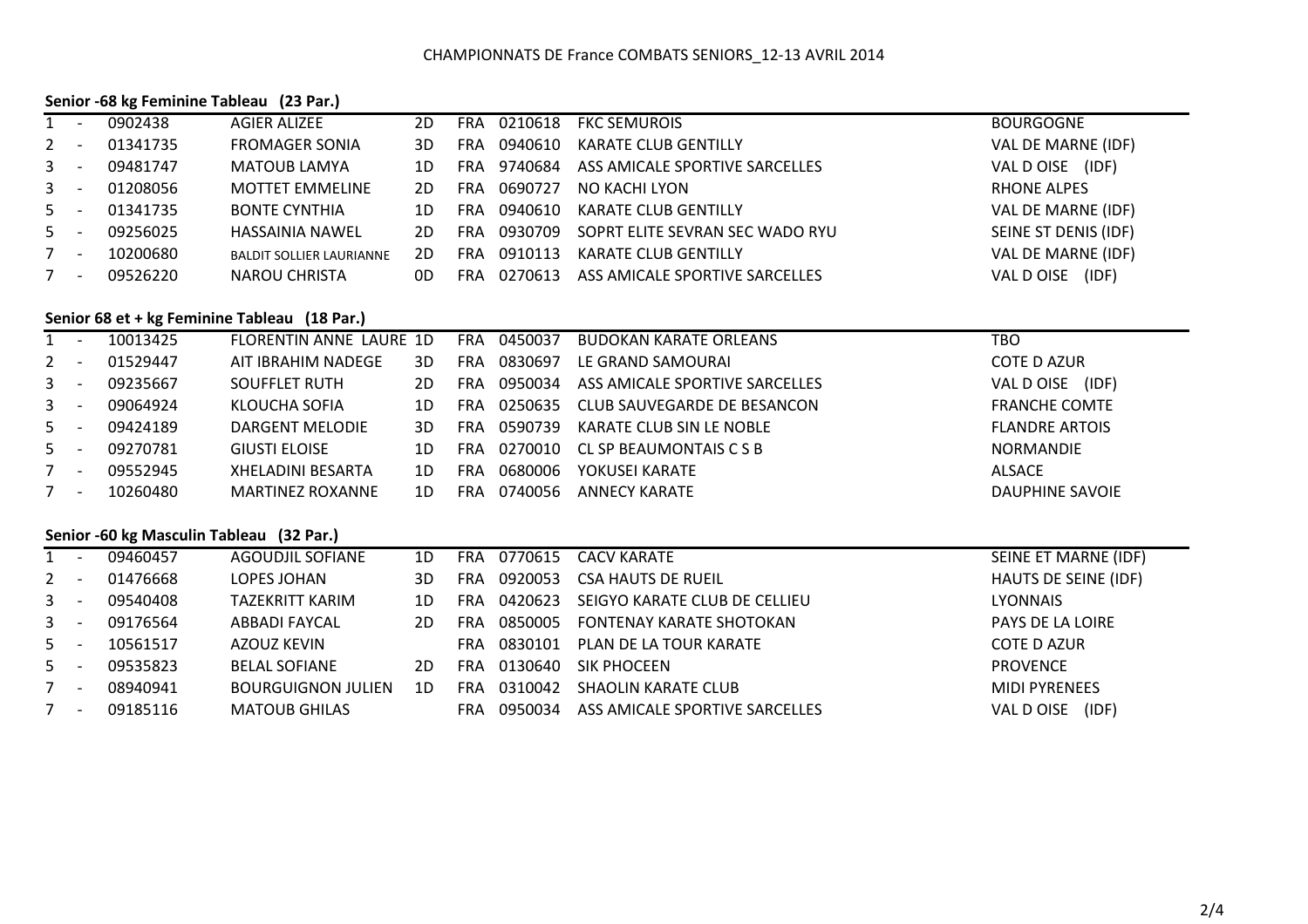### **Senior -67 kg Masculin Tableau (34 Par.)**

| $1 -$   |                          | 01516805 | ROLLE WILLIAM            | 3D  | FRA  | 0950034 | ASS AMICALE SPORTIVE SARCELLES   | (IDF)<br>VAL D OISE      |
|---------|--------------------------|----------|--------------------------|-----|------|---------|----------------------------------|--------------------------|
| $2 -$   |                          | 09205566 | <b>GILLET ANTHONY</b>    | 2D  | FRA  | 0540018 | <b>COS VILLERS KARATE</b>        | <b>LORRAINE</b>          |
| $3 - 5$ |                          | 09513306 | <b>OUKHRID ALI</b>       | 1D. | FRA  | 0590194 | KARATE CLUB DE CONDE             | <b>FLANDRE ARTOIS</b>    |
| $3 - 5$ |                          | 09036000 | <b>BOSTON WENDY</b>      | 1D  | FRA  | 0940026 | CLUB DE KARATE BUDOKAN           | VAL DE MARNE (IDF)       |
| $5 -$   |                          | 10639460 | <b>BROURI TAHAR</b>      |     | FRA. | 0940610 | KARATE CLUB GENTILLY             | VAL DE MARNE<br>(IDF)    |
| $5 -$   |                          | 09533674 | <b>KEDDAD OUALID</b>     |     | FRA. | 0930709 | SPORT ELITE SEVRAN SECT WADO RYU | SEINE ST DENIS (IDF)     |
|         | $\overline{\phantom{a}}$ | 09346493 | <b>GUITARD GUILLAUME</b> | 1D  | FRA  | 0720008 | SAMOURAI 2000                    | <b>PAYS DE LA LOIRE</b>  |
|         | $\overline{\phantom{0}}$ | 09447494 | RAMDANE KARIM            | 1D. | FRA  | 0780027 | <b>BUDO KC LES MUREAUX</b>       | (IDF)<br><b>YVELINES</b> |

# **Senior -75 kg Masculin Tableau (36 Par.)**

|         | $\overline{\phantom{a}}$ | 01365386 | DONA DAVY             | 4D | FRA | 0940026 | CLUB DE KARATE BUDOKAN          | VAL DE MARNE (IDF)      |
|---------|--------------------------|----------|-----------------------|----|-----|---------|---------------------------------|-------------------------|
| $2 -$   |                          | 09501002 | RGHIOUI AZDIN         | 3D | FRA | 0300613 | SHOTOKAN KARATE ALESIEN         | LANGUEDOC ROUSSILLON    |
| $3 - 5$ |                          | 09281619 | DA COSTA LOGAN        | 2D | FRA | 0540062 | KARATE DO LONGWY                | LORRAINE                |
| $3 -$   |                          | 09569116 | <b>BASTIEN YOANN</b>  | 2D | FRA | 0890015 | <b>ENTENTE SP FLORENTINOISE</b> | <b>BOURGOGNE</b>        |
| $5 -$   |                          | 09380652 | <b>GUIRAUD MIKAEL</b> | 1D | FRA | 0310042 | SHAOLIN KARATE CLUB             | <b>MIDI PYRENEES</b>    |
| $5 -$   |                          | 09477684 | BOUJAABA ABDEL OIHID  |    | FRA | 0250635 | CLUB SAUVEGARDE DE BESANCON     | <b>FRANCHE COMTE</b>    |
|         | $\overline{\phantom{a}}$ | 09337569 | CAFFARO JULIEN        | 1D | FRA | 0270018 | STADE PORTE NORMANDE VERNON     | <b>NORMANDIE</b>        |
| $7 -$   |                          | 09535432 | BOUAZZA AMIN          |    | FRA | 0160008 | KARATE ANGOULEME SOYAUX         | <b>POITOU CHARENTES</b> |

### **Senior -84 kg Masculin Tableau (40 Par.)**

| 1     |                          | 01474454 | <b>SERFATI MICKAEL</b> | 3D |            | FRA 0750022 | SPORTING INTERN K C            | (IDF)<br><b>PARIS</b> |
|-------|--------------------------|----------|------------------------|----|------------|-------------|--------------------------------|-----------------------|
| $2 -$ |                          | 01390903 | <b>GAUTIER ADRIEN</b>  | 2D | <b>FRA</b> | 0940610     | KARATE CLUB GENTILLY           | VAL DE MARNE (IDF)    |
| $3 -$ |                          | 01365385 | DONA LARRY             | 3D | <b>FRA</b> | 0940026     | CLUB DE KARATE BUDOKAN         | VAL DE MARNE (IDF)    |
| $3 -$ |                          | 09309927 | LAUGIER JORDAN         |    | FRA        | 0940610     | KARATE CLUB GENTILLY           | VAL DE MARNE (IDF)    |
| $5 -$ |                          | 01327170 | ROSADINI NICOLAS       | 3D | <b>FRA</b> | 0830101     | PLAN DE LA TOUR KARATE         | <b>COTE D AZUR</b>    |
| $5 -$ |                          | 09040349 | ABDESSELEM FAROUK      | 2D | <b>FRA</b> | 0130019     | CLUB ARLESIEN DE KARATE DO     | <b>PROVENCE</b>       |
| $7 -$ |                          | 09437064 | LAKEHAL MEHDI          |    | FRA.       | 0950034     | ASS AMICALE SPORTIVE SARCELLES | (IDF)<br>VAL D OISE   |
| 7     | $\overline{\phantom{a}}$ | 01249862 | AGREBI KARIM           | 1D | <b>FRA</b> | 0060076     | AS BATIMENT TRAVAUX PUBLICS    | <b>COTE D AZUR</b>    |